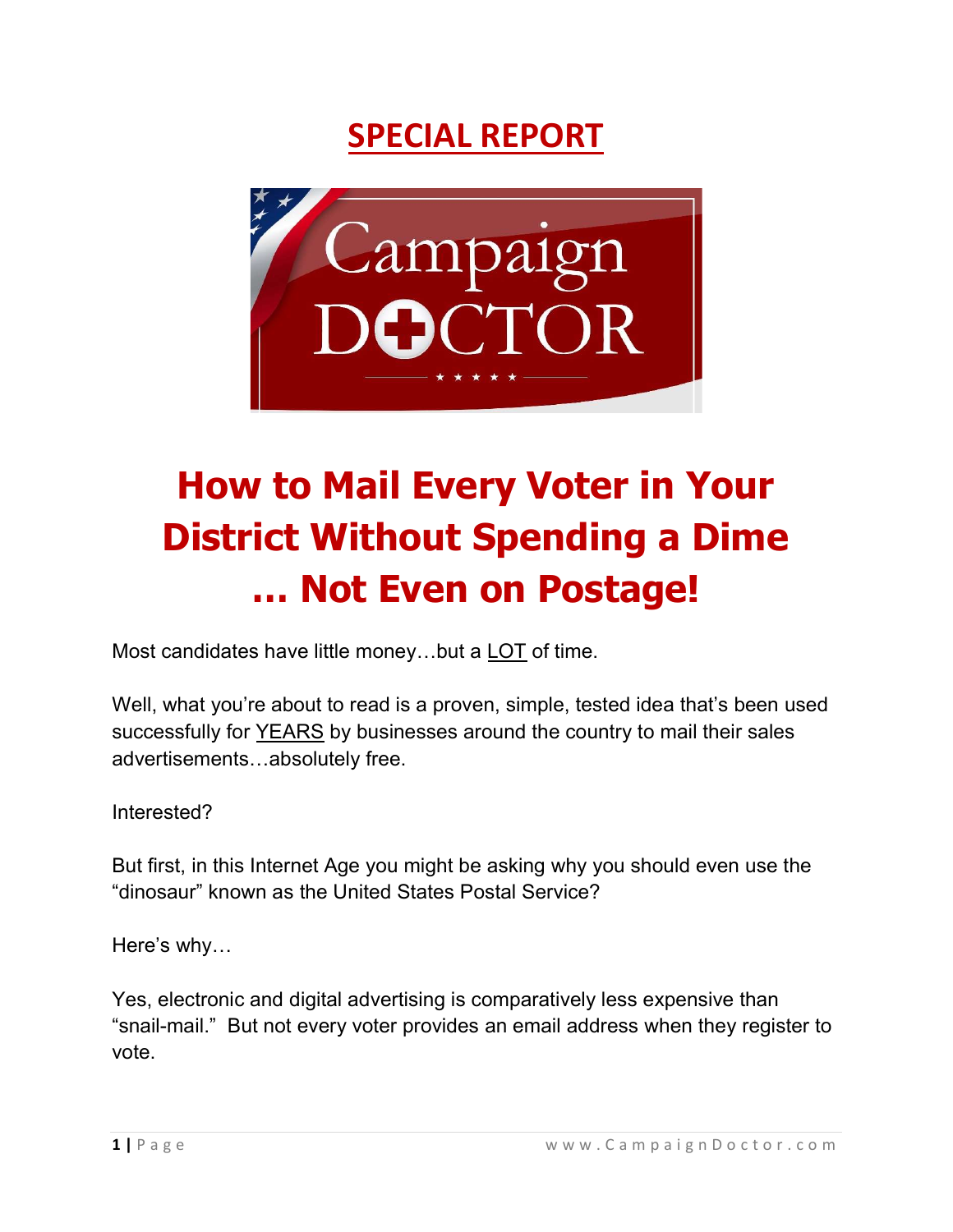And while there are email list services out there that can match a voter's name to their email address, if you do that you risk being labeled a "spammer."

And everybody HATES spammers.

Just imagine the damage to your campaign if a news story breaks telling everyone in your voting universe that you've spammed them.

Worse, even if you were able to match 100% of your voter file with an email address, on a GOOD day you're lucky if you get a 5-10 percent "open" rate.

So even if you were able to email every voter in your district for practically nothing, only a tiny percentage of those voters will actually read your message.

#### Not a good return on investment no matter how little it costs.

Then there are digital ads placed on social media and other websites.

But not every voter reads Facebook and Twitter on a regular basis. And those who do aren't necessarily in your district – even if you use "geo-fencing."

#### Robo-calls?

Again, not every voter provides their phone number when they register to vote. And even if you tele-match your voter file, you're still going to have a lot of voters on your list without phone numbers.

Or you'll have a growing number of voters who only have cell phones. And like spam, you better not get caught robo-calling cell phone numbers.

Then there's mass media – such as television, radio and newspaper ads.

#### But you can't TARGET such advertising.

You're paying through the nose to spread your message to a lot of people who either aren't registered to vote, aren't likely to vote, or don't vote in your district – unless you're running statewide.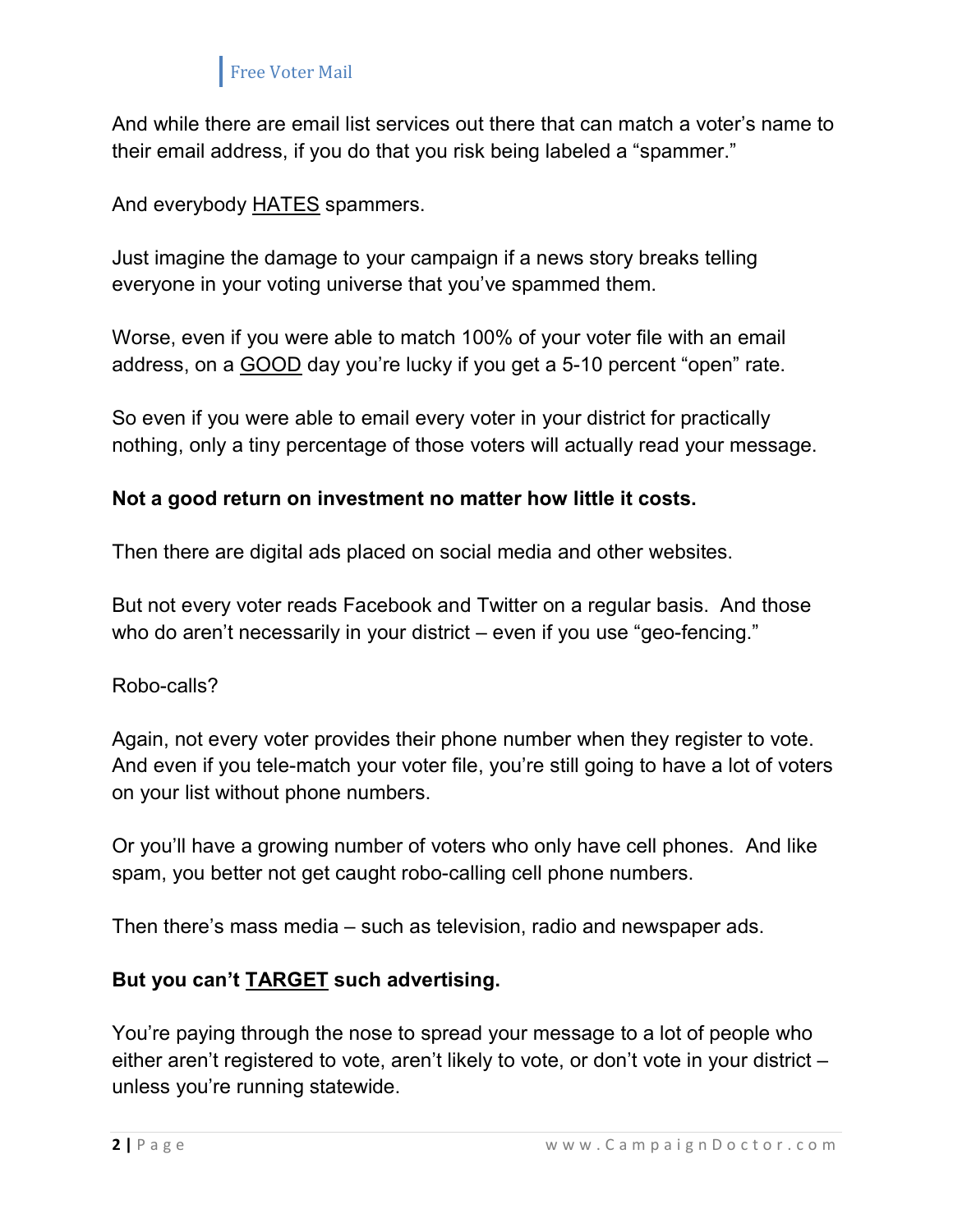

No, the only way to TARGET the delivery of your campaign message is to use the post office to deliver your campaign message directly to the voter's mailbox, since providing a mailing address - unlike phone numbers and email addresses is REQUIRED of anyone wishing to vote.

The downside, of course, is that even though direct mail is the most universally effective way of delivering your message to your target audience, it ain't cheap. At the time this report was written, the cost to mail a first-class letter is 55-cents each.

As they say in direct mail…paper is cheap; postage is expensive!

Of course, many campaigns slice this cost by mailing a campaign "postcard" at the bulk rate. But even then, you're still looking at a postage cost in the 25 cents/piece rate.

And that doesn't even include the cost of printing, addressing and processing.

So, let's say you want to mail your campaign postcard to a targeted list of 20,000 voters. You're looking at around \$5,000 per mailing.

That's five grand that many campaigns – especially in "down ballot" races – simply don't have.

Now…

What if you could invest a little "sweat labor" (like walking door-to-door) and mail your campaign postcard to those same 20,000 voters without spending a dime?

Would that be of interest to you?

If so, read on.

The concept is simple, tested and proven. Here's what you do…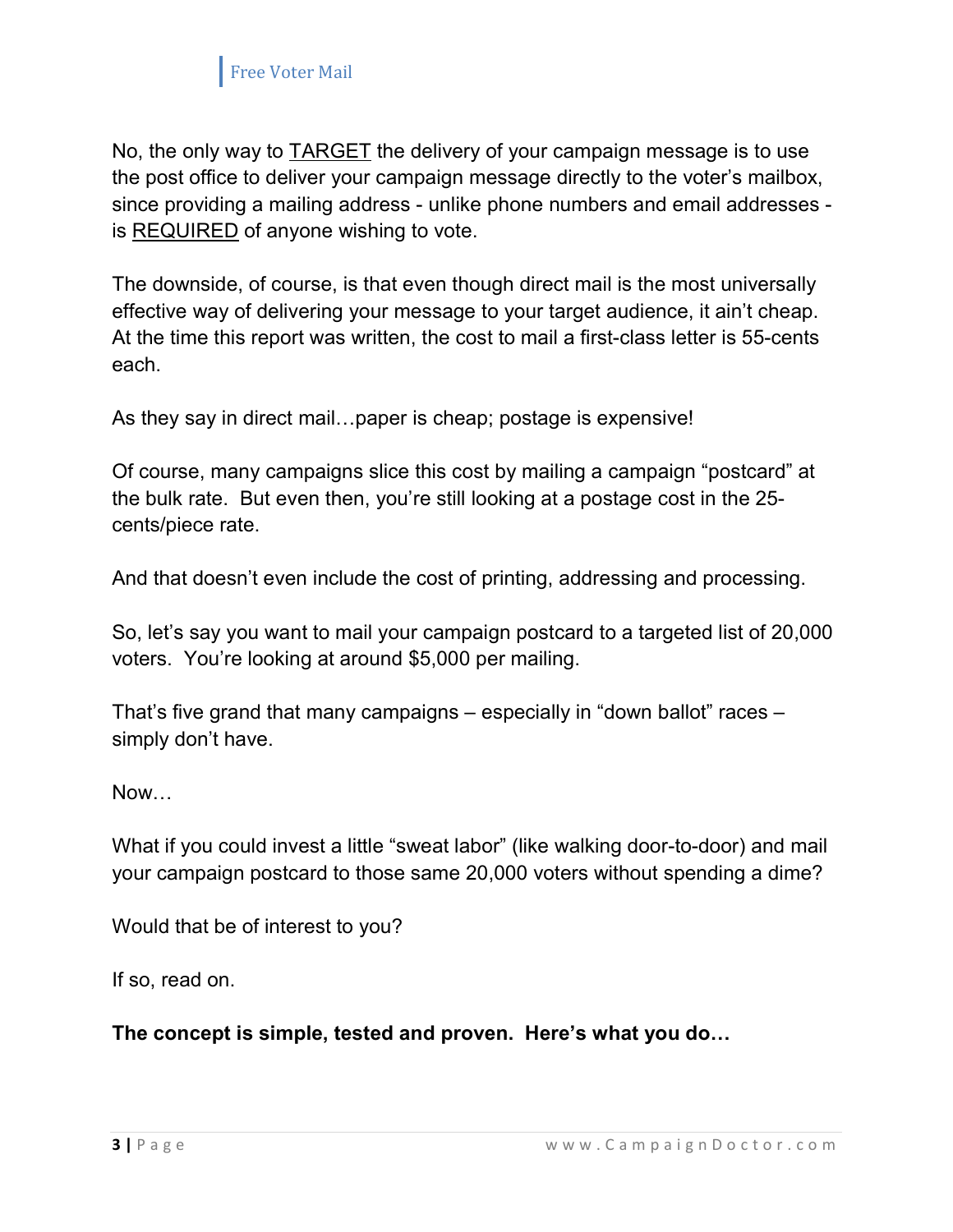First, identify other NON-COMPETING campaigns that need to mail to the same voters you need to reach.

For example, if you're running for a state house race, you'll have a number of campaigns whose voters overlap with yours – state senate, congress, governor, attorney general, mayor, county commissioner, judge, school board, etc.

You then contact those candidates and make a pitch along these lines…

"Look, Mr./Ms. Candidate, there are 20,000 voters in my district who are also in your district. And as you know, the cost to mail these voters is skyhigh. So here's my idea…

"I want to get five campaigns together and do a 'co-op' mailing to those 20,000 voters. Here's how it would work…

"Everyone will give me their campaign postcards and I'll do the work to mail them all in one envelope - and then split the postage cost evenly among each participating campaign.

"So instead of it costing you about \$5,000 to get your flyer into each voter's hands, the cost will be only around \$1,000.

"Which means we could actually mail our campaign postcards together FIVE times for the same cost of you mailing to the same list of voters once!"

Get it?

Let's take this up a notch with a real-life example on a bigger scale…

In the 2018 election cycle, my home state of Nevada had seven statewide offices on the ballot: U.S. Senate, Governor, Lt. Governor, Attorney General, Secretary of State, Treasurer and Controller.

And there were about 1.5 million registered voters.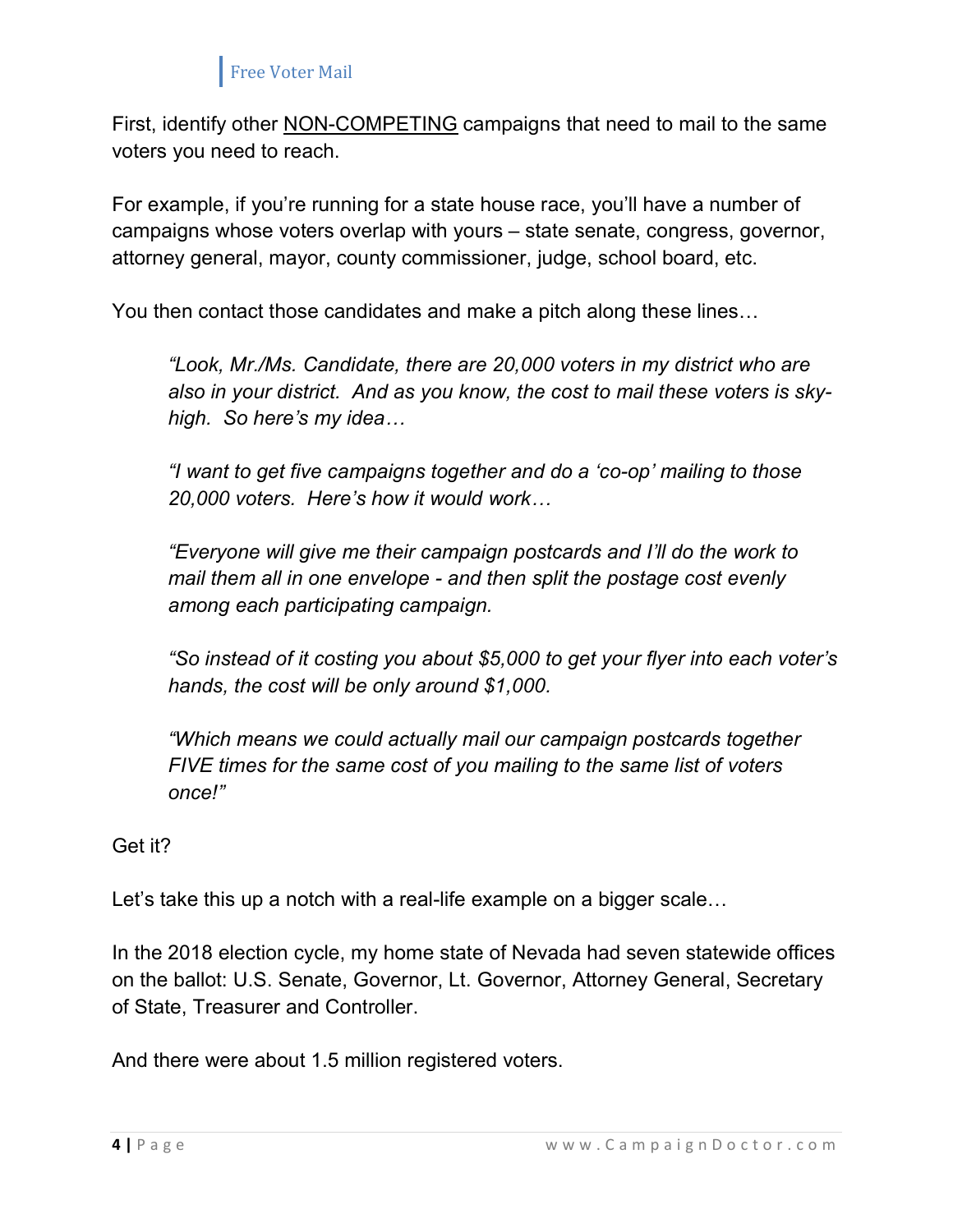Now, after "householding" the list – meaning you'd send only one mailer to homes with more than one voter to avoid duplication – and doing some additional targeting, let's say the mailing universe was 1 million.

To mail to all 1 million voting households, each individual campaign would spend about \$250,000 per mailing on postage.

However…

If all seven campaigns got together and did a co-op mailing, the cost per mailer for each campaign would be around \$35,000. HUGE difference.

Even better…

Suppose the state Republican Party was to do this co-op mailing on behalf of those 7 GOP campaigns?

Get this…

What many people don't know is that state political parties are allowed to mail at the NON-PROFIT bulk rate…which is even lower than the standard bulk rate for postage.

Meaning the postage cost would be even LESS than if a campaign or third-party PAC did it. Talk about bang for the buck!

And they can do this at the cheap non-profit rate for regional, congressional, county or city co-op mailings, as well, not just statewide.

If state parties really wanted to do something to help their candidates in a meaningful way, they'd jump on this like a pogo-stick.

Again, co-op mailing isn't a new idea. It's the same concept many noncompeting businesses have been using for years with services such as Valpac.

#### But you have to be careful.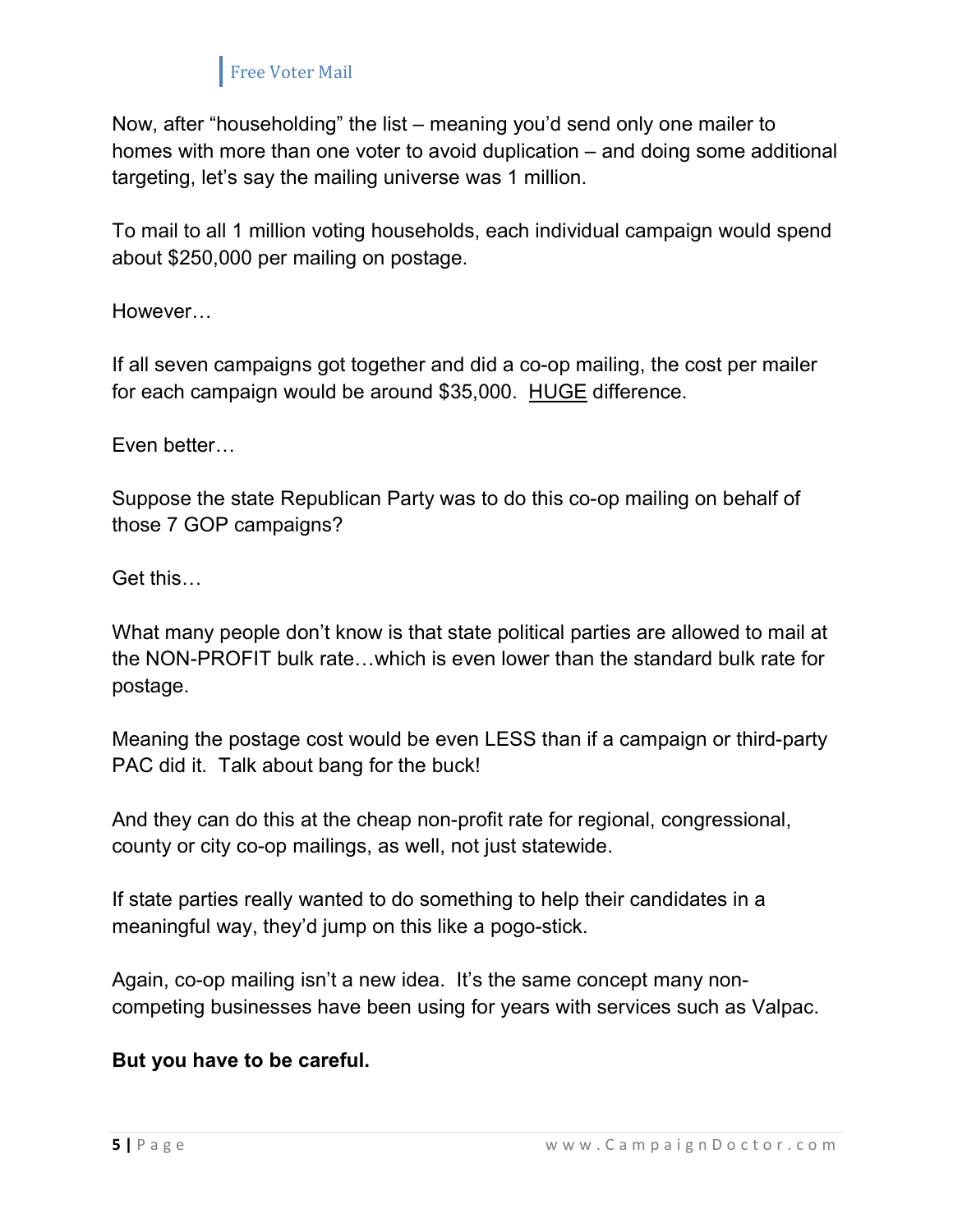If you're a Republican candidate you probably don't want to include Democrats' postcards in your envelope. Do that, and you're not going get many GOP campaigns to join you.

So you have to find campaigns that are not only non-competing, but compatible.

And make sure everyone agrees on the list being mailed.

Now, here's something else to consider in that regard…

Many campaigns are strapped for cash – just like you. And they're often forced to make some hard decisions when it comes to their mailing universe.

To save money, they often have to take the risk of only mailing to "likely" voters…which means many voters who will actually vote will never see their campaign literature.

But with a co-op mailing, participants could actually mail their campaign postcards to EVERY voter in the district and STILL save a bundle on what it would otherwise cost them on their own.

That's one heck of an additional benefit!

#### Now here's the best part…

Since you're doing all the work, you get to insert YOUR campaign postcard into the same envelope in which the other five (or more) campaign "co-passengers" are splitting the postage.

In fact, you can estimate the total package cost and charge just a little more per co-op participant so the extra money actually also pays for the PRINTING cost of your own mail piece.

#### VUNDERBAR!

Their postage cost will still be a fraction of what it would otherwise be if they mailed by themselves…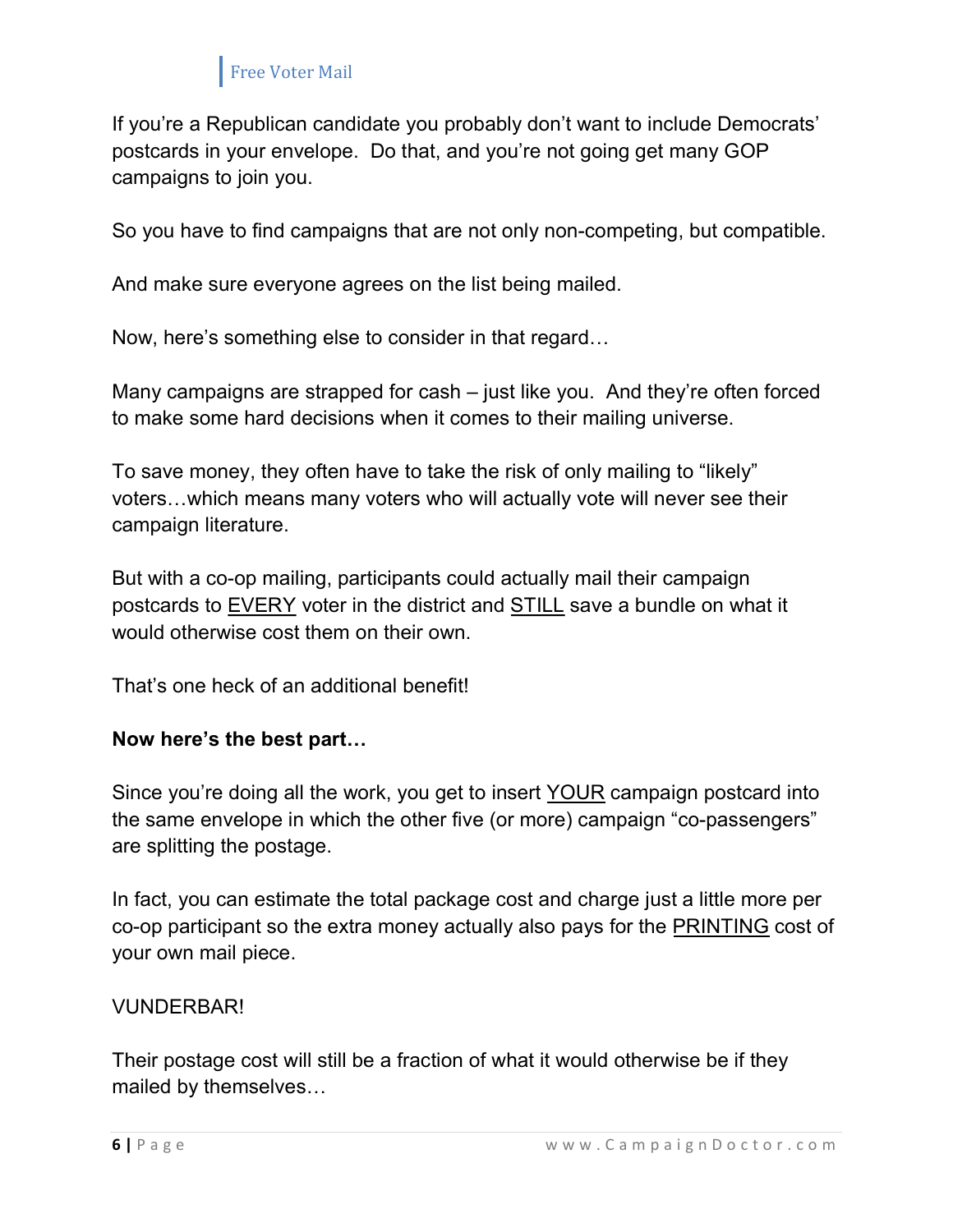

And YOU get a totally "free ride" in return for your service in putting everything together.

#### Everybody wins!

Want some more good news?

First, since you're doing all the work, you can make sure YOUR campaign postcard is on top so yours is the first one voters see.

In addition, the campaign literature your "co-passengers" will put in your envelope will probably be designed to look, feel and say the same thing every other candidate does.

It'll be pretty, but not necessarily persuasive.

It'll be "creative," but not necessarily "make the sale."

It'll be all about them…not the voter.

And the only CTA (call to action) will be some lame "Vote for Me on Election Day" or "Give Me Money."

Same ol', same ol'.

But if you're a subscriber to my *Campaign Hot Tips* e-newsletter - or, better, a member of my Winners Circle program - YOUR postcard is going to be very different and stand out from the rest.

YOUR messaging will be powerful, not pablum. It'll not only be read, but acted upon.

Thus…you'll get more votes, more donors and more volunteers.

Which is exactly what you want.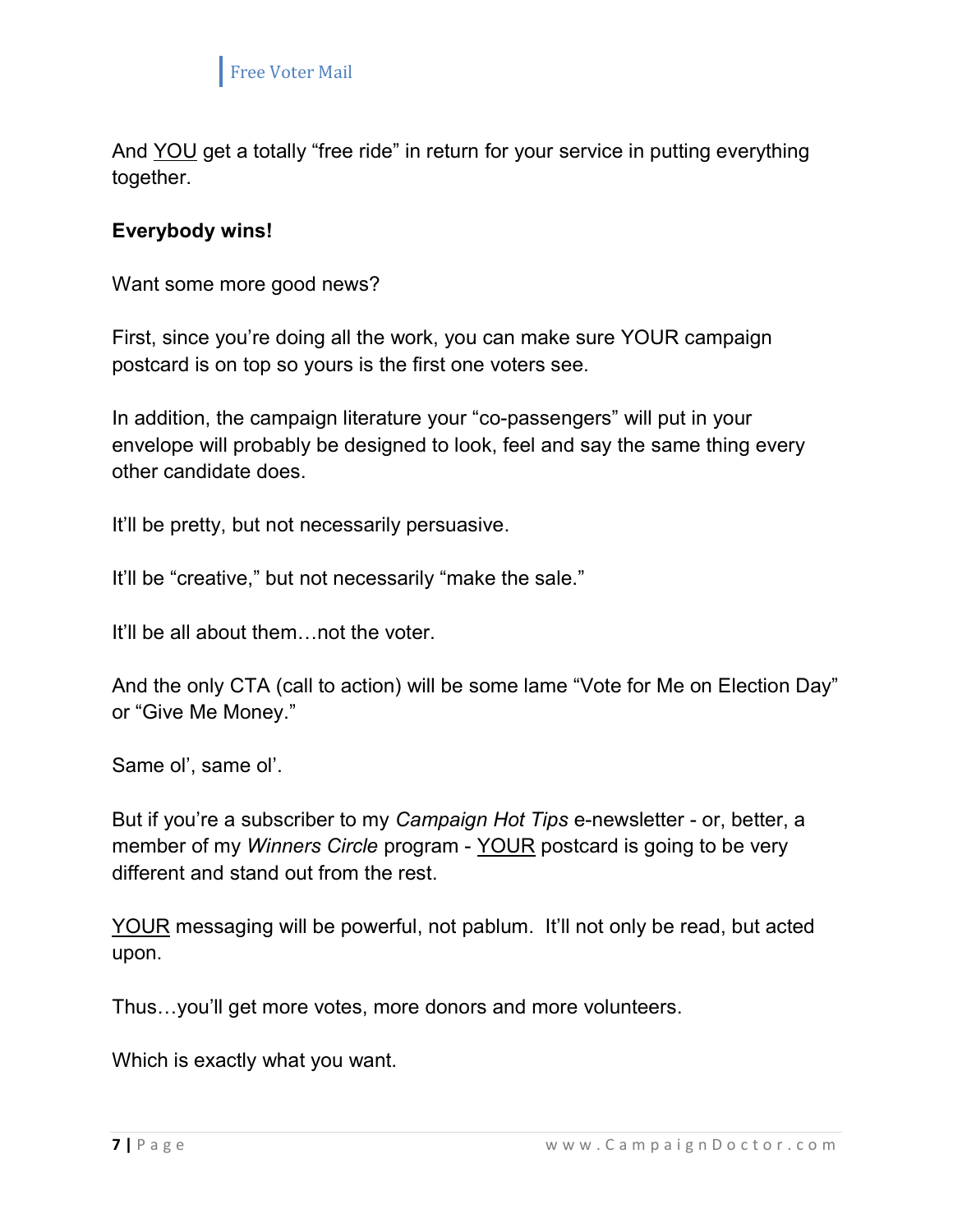

#### FINAL THOUGHTS

While this idea means you'll get to mail your campaign literature for free, it's going to take a little effort.

But again, you have more time on your hands than cash in the kitty, so it's worth it.

The good news is, MOST of the work will be in organizing the project and getting the first one off the ground and out the door. Every other subsequent mailing will be comparatively a piece of cake.

Things to consider and settle upon…

1.) What size envelope are you going to use? A standard #10 business envelope? An oversized envelope to accommodate oversized postcards? A "card deck" envelope?

2.) Are you going to actually mail postcards in the carrier envelope or lighter coupon-style flyers/brochures? The difference in weight will affect the overall cost of postage per envelope mailed.

3.) Will the carrier envelope be plain with just a return address in the upper-right corner or a full-color design like a Valpac envelope with teaser copy on it?



And don't forget to include the cost of the envelopes when dividing the cost for the mailing among the co-op participants.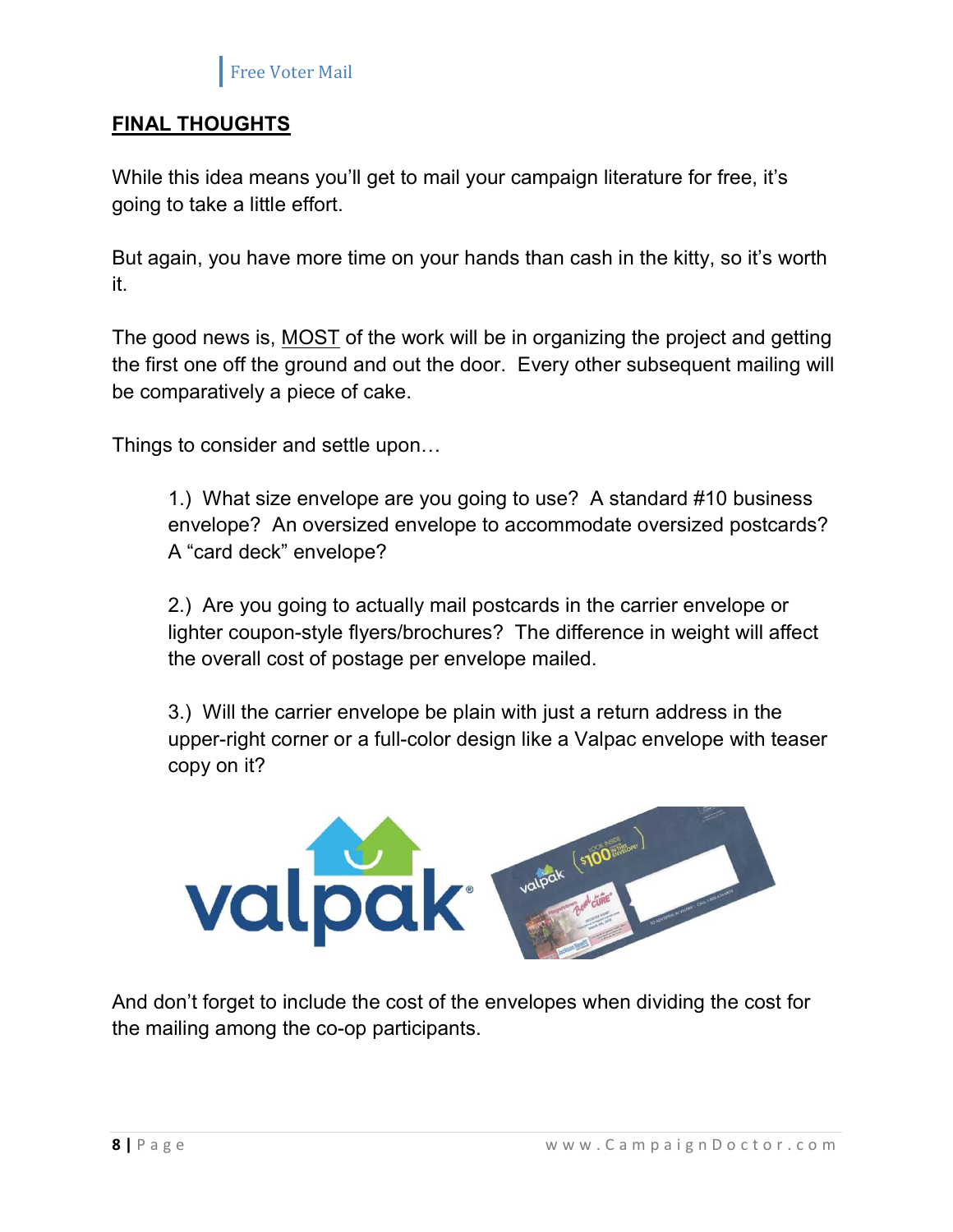You'll also need to establish a calendar for each mailing and make SURE each co-op participant has their literature to you by a specific deadline so the mailer is prepared and dropped in the mail on time.

Which reminds me…

While in my example I talked about having five campaigns in the program, you can include as many as you want.

Sure, the heavier the envelope the higher the postage cost will be.

But if you're splitting the cost, say, TEN ways instead of five, the overall cost per co-op campaign is gonna be even less.

And if you really do this right, you might be able to mail a co-op package EVERY WEEK for all 4, 6 or 8 weeks leading up to election day.

And each campaign can put a **DIFFERENT** message in each package.

So one week the campaigns can put a message in about their position on education, and the next week on taxes, and the next week on health care, etc., etc., etc.

Now for the best news of all - as if this isn't great enough already…

If you have an entrepreneurial spirit – even if you're NOT a candidate – and are willing to organize and process such campaign co-op mailings, you can create your own small business doing it every election cycle.

Not just in the city or county where you live.

Not just in your own state.

But pretty much anywhere in the country.

You charge every participating campaign enough to cover the cost of postage…plus a little bit extra for your time and service.